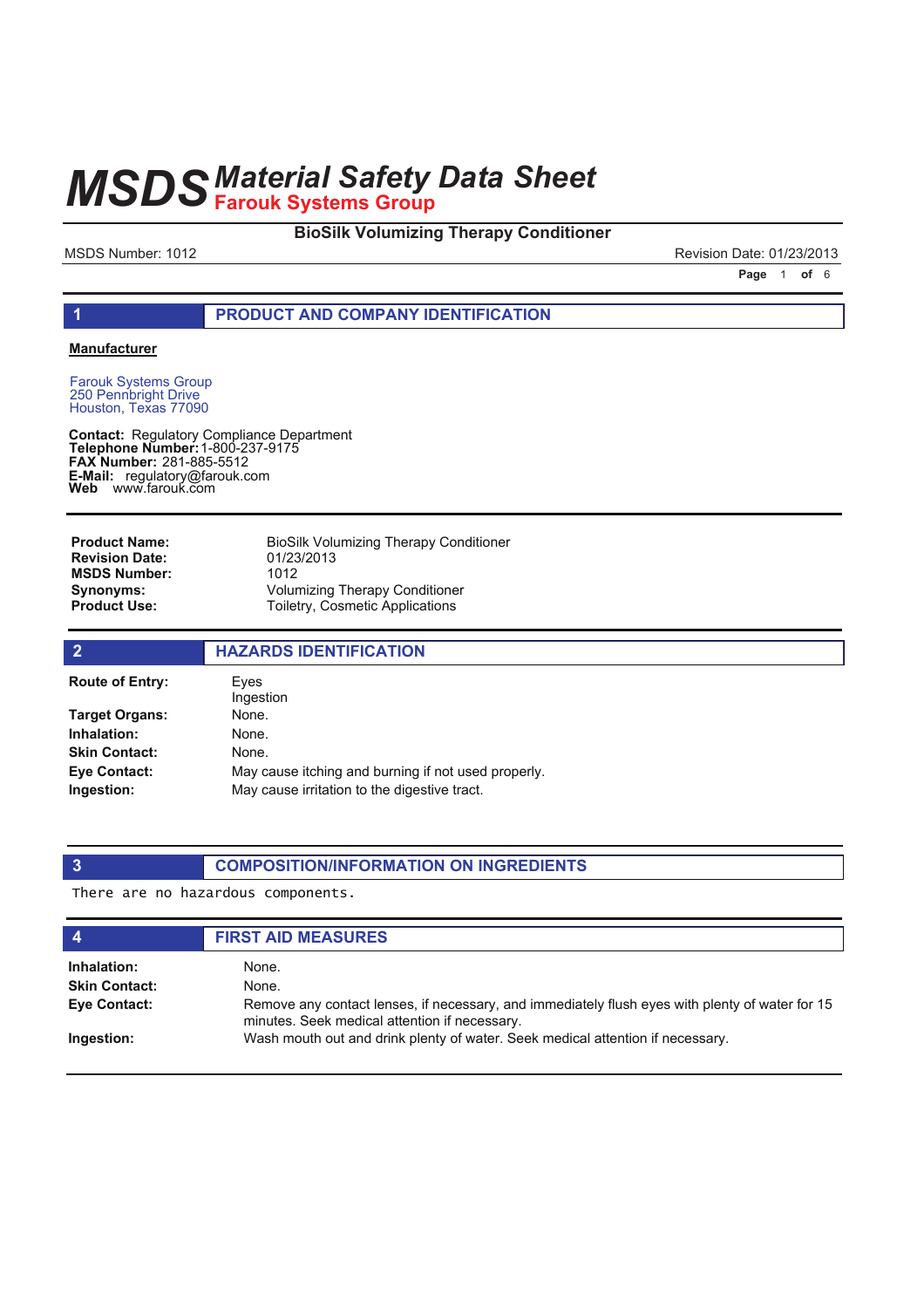# **BioSilk Volumizing Therapy Conditioner**

MSDS Number: 1012 **Revision Date: 01/23/2013** 

**Page 2 of 6** 

FLASHPOINT AND METHOD: Not applicable FLAMMABLE LIQUIDS: None. AUTO IGNITION TEMP: None. FLAMMABLE CLASS: None. BURNING RATE OF SOLID: Not available

GENERAL HAZARDS: Evacuate personnel downwind of fire to avoid inhalation of fumes and smoke.

EXTINGUISHING METHODS: Chemical type foam, CO2(Carbon Dioxide), Dry Chemical, Water Fog HAZARDOUS COMBUSTION PRODUCTS: None.

**5 FIRE FIGHTING MEASURES**

FIRE FIGHTING PROCEDURES: This product is not flammable.However, hazardous decomposition and combustion products may be formed in a fire situation. Cool exposed containers with water spray to prevent overheating.

FIRE FIGHTING EQUIPMENT: Respiratory and eye protection are required for fire fighting personnel. Full protective equipment (Bunker Gear) and self contained breathing apparatus (SCBA) should be used for all indoor fires and significant outdoor fires. For small outdoor fires, which may be easily extinguished with a portable fire extinguisher, use of a SCBA may not be needed.

# **6 ACCIDENTAL RELEASE MEASURES**

SMALL SPILL: When a spill occurs, use absorbent material on the substance. Dispose of the material according to all local, state and federal regulations. Always use an absorbent material when cleaning up a spill.

ENVIRONMENTAL PRECAUTIONS: Avoid run-off or release into sewers, stormdrains and waterways.

GENERAL PRECAUTIONS: Remove containers away from flammable materials.

# *HANDLING AND STORAGE*

**Handling Precautions:**

**Storage Requirements:**

Use appropriate personal protective equipment as specified in Section 8. Handle in a manner consistent with good household/personal techniques and practices. Keep containers/bottles securely sealed when not in use. Store in cool/dry conditions that do not exceed room temperature. Try to store product in temperatures between 40°F to 90° F.

| 8                                 | <b>EXPOSURE CONTROLS/PERSONAL PROTECTION</b>                                                                                                                                                                                                                                                                                |
|-----------------------------------|-----------------------------------------------------------------------------------------------------------------------------------------------------------------------------------------------------------------------------------------------------------------------------------------------------------------------------|
| <b>Engineering Controls:</b>      | These recommendations provide general guideance for handling this product safely.<br>Because specific use conditions may vary, safety procedures should be developed for<br>each specific application of this product. When developing procedures, always<br>consider potential waste, disposal and personal safety issues. |
| <b>Protective Equipment:</b>      | EYES AND FACE: For reasonable foreseeable uses of this product, eye and face<br>protection is not required.                                                                                                                                                                                                                 |
|                                   | SKIN: For reasonable foreseeable uses of this product, skin protection is not required.<br>RESPIRATORY: For reasonable foreseeable uses of this product, respiratory<br>protection is not required.                                                                                                                         |
| <b>Exposure Guidelines/Other:</b> | EXPOSURE GUIDELINES: Overexposure is unlikely. Since all parameters cannot be foreseen, the use of engineering controls<br>to reduce exposure may be necessary.                                                                                                                                                             |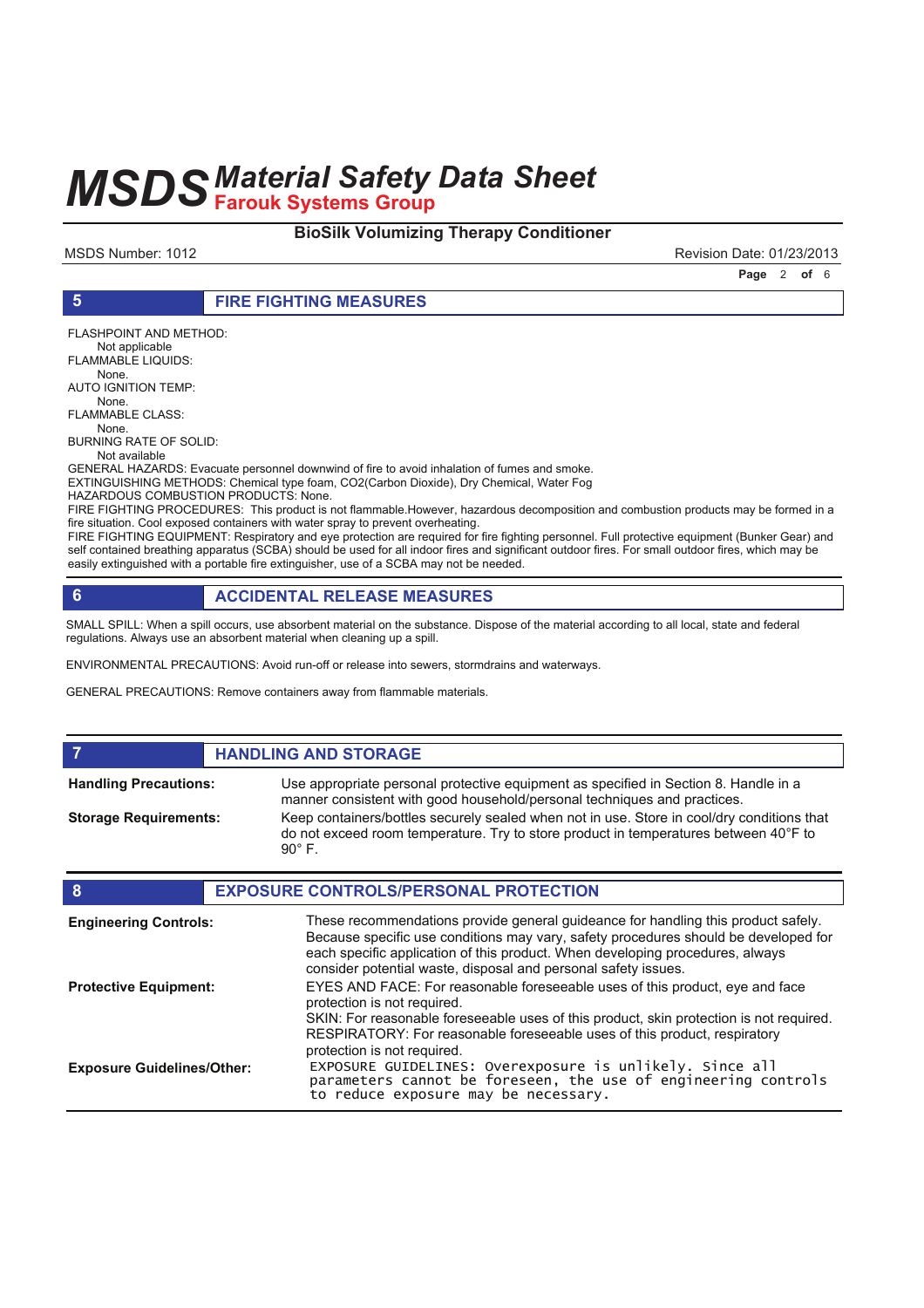# **BioSilk Volumizing Therapy Conditioner**

MSDS Number: 1012 2013 2013 2014 2012 2013 2014 2012 2013 2014 2012 2013 2014 2012 2013

**Page 3 of 6** 

**9 PHYSICAL AND CHEMICAL PROPERTIES** 

| Appearance:            | Whi  |
|------------------------|------|
| <b>Physical State:</b> | Ligu |
| Odor:                  | Plea |
| pH:                    | 3.0  |
| <b>Vapor Pressure:</b> | N/A  |
| <b>Vapor Density:</b>  | N/A  |

**Appearance:** White Cream Liquid **Odor:** Pleasant fragrance **pH:** 3.0 - 3.8

**Boiling Point:** 150°F **Freezing/Melting Pt.:** N/A **Solubility:** Soluble in water. **Spec Grav./Density:**

**Viscosity:** 2800 - 4000

# **10 STABILITY AND REACTIVITY**

**Stability:** YES **Conditions to avoid:** Extreme temperatures. **Materials to avoid (incompatability):** Keep away from strong oxidizing material. **Hazardous Decomposition products:** None known. Hazardous Polymerization: Will Not Occur.

# **11 TOXICOLOGICAL INFORMATION**

ACUTE: DERMAL LD50: Not available. ORAL LD50: Not available. INHALATION LC50: Not available. EYE EFFECTS: This product may cause irritation to eyes if not used under normal conditions. TARGET ORGANS: NONE. SENSITIZATIONS: Not available. CARCINOGENICITY: IARC: Listed by IARC - No.  $NTP:$  Listed by  $NTP - NO$ . OSHA: Listed by OSHA - No.

MUTAGENICITY: Not available. REPRODUCTIVE EFFECTS: None. TERATOGENIC EFFECTS: Not available.

# **12 ECOLOGICAL INFORMATION**

ENVIRONMENTAL DATA: Not available. ECOTOXICOLOGICAL INFO: Not available. DISTRIBUTION: Not available. CHEMICAL FATE INFO: Not available.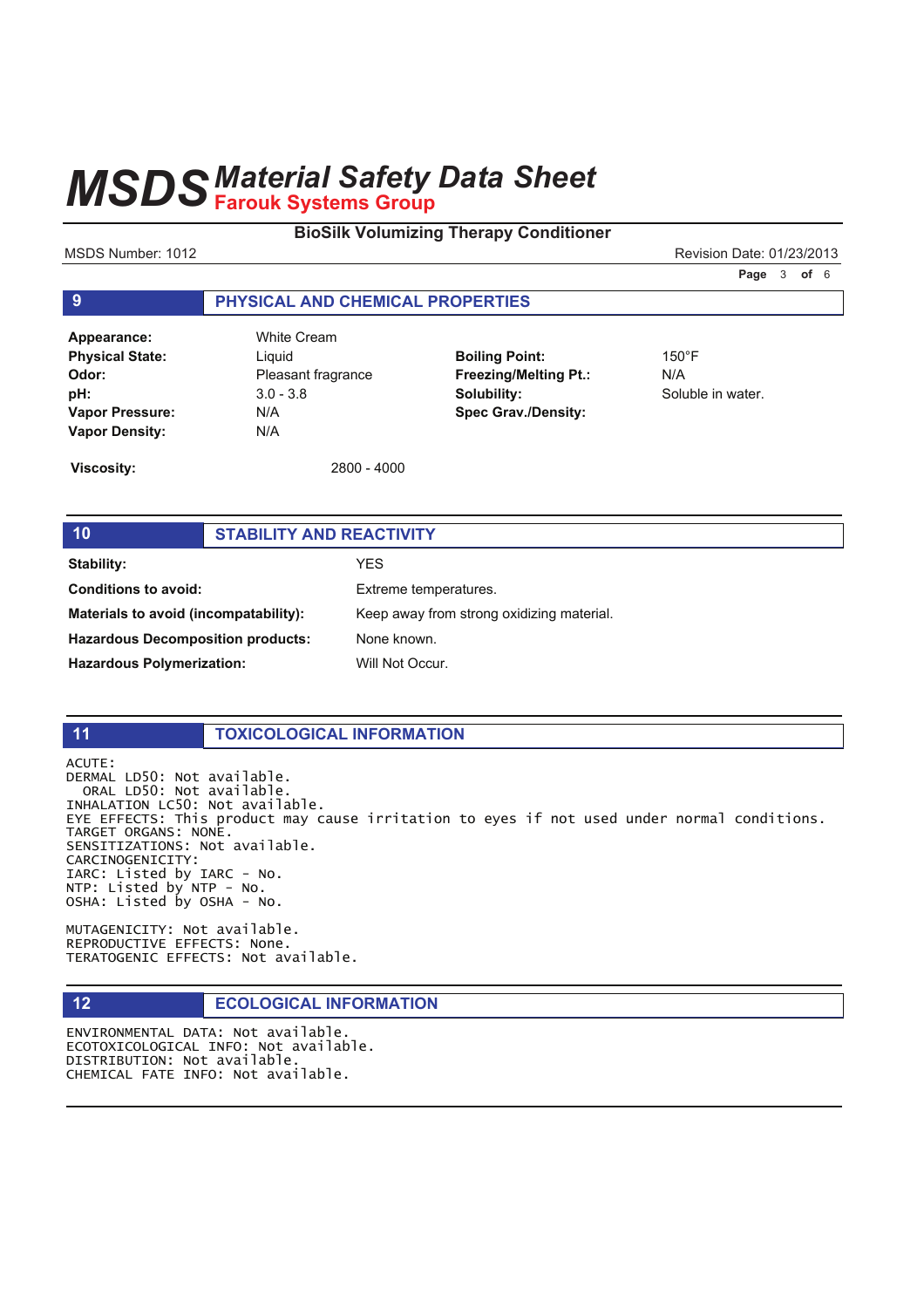# **BioSilk Volumizing Therapy Conditioner**

MSDS Number: 1012 2013 2013 2014 2012 2013 2014 2012 2013 2014 2012 2013 2014 2012 2013

**Page 4 of 6** 

### **13 DISPOSAL CONSIDERATIONS**

US EPA Waste Number and Descriptions:

DISPOSAL METHOD: Controlled release of diluted product into a biological wastewater treatment plant. COMPONENT WASTE NUMBER: No EPA Waste Numbers are applicable for this product's components. DISPOSAL INSTRUCTIONS: Dispose of waste material according to local, state and federal rules and regulations.

### **14 TRANSPORT INFORMATION**

This product is not regulated as a hazardous material by the United States (DOT) or Canadian (TDG) transportation regulations.

DOT CLASSIFICATION: Shipping Name: BioSilk Volumizing Therapy Conditioner Class: None. Non-regulated, non-hazardous

IMDG CLASSIFICATION: Shipping Name: BioSilk Volumizing Therapy Conditioner Class: None. Non-regulated, non-hazardous

IATA CLASSIFICATION: Shipping Name: BioSilk Volumizing Therapy Conditioner Class: None. Non-regulated, non-hazardous

1-800-424-9300 1 Inside the United States outside the United States **CHEMTREC** 

1-703-527-3887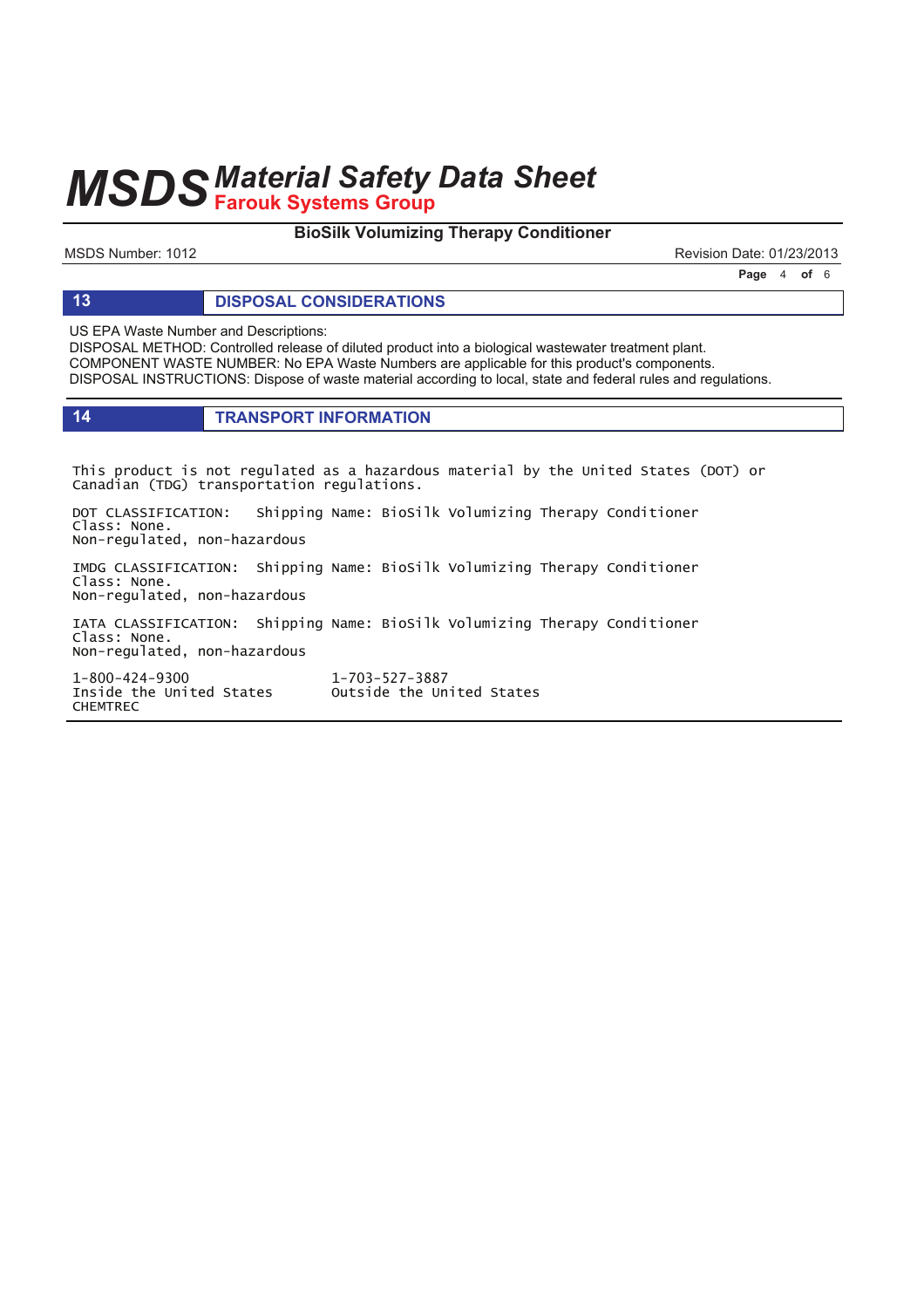# **MSDS Material Safety Data Sheet**

### **BioSilk Volumizing Therapy Conditioner**

MSDS Number: 1012

15

Revision Date: 01/23/2013

Page 5 of 6

### **REGULATORY INFORMATION**

UNITED STATES: SARA TITLE III (Superfund Amendments and Reauthorization Act) 311/312 HAZARD CATEGORIES

Fire: No. Pressure Generating: No. Reactivity: No. Acute: No.<br>313 REPORTABLE INGREDIENTS: Not applicable. TITLE III NOTES: None. CERCLA(Comprehensive Response, Compensation, and Liability Act) CERCLA RQ: None. TSCA(Toxic Substance Release Act) TSCA REGULATORY: All ingredients are listed in the TSCA Inventory. CANADA: WHMIS(WORKER HAZARDOUS MATERIAL INFORMATION SYSTEM)

This product is WHMIS controlled. CANADIAN INGREDIENT DISCLOSURE LIST: None. CANADIAN ENVIRONMENTAL PROTECTION ACT: All intentional ingredients are listed on the<br>DSL(Domestic Substance List).

EUROPEAN COMMUNITY: EU REGULATORY: All intentional ingredients are listed on the European's EINECS Inventory. STATE REGULATIONS: Not available. LOCAL REGULATIONS: Not available.

**OTHER INFORMATION** 

NFPA CODES: Hazard Scale:  $0 = \text{Normal}$  $1 =$  Slight  $2 =$  Moderate  $3 =$  Serious  $4 =$  Severe **NFPA RATING:** FLAMMABILITY: 0 HEALTH: 1 REACTIVITY: 0 SPECIAL: None

16

**HMIS RATING:** FLAMMABILITY: 0 HEALTH: 1 PHYSICAL HAZARD: 0 PERSONAL PROTECTION: N/A

Disclaimer: Reasonable care has been taken in the preparation of this information, but the manufacturer makes no warranty of merchantability or any other warranty, expressed or implied, with respect to this information. The manufacturer makes no representations and assumes no liability for any direct, incidental or consequential damages resulting from its use.